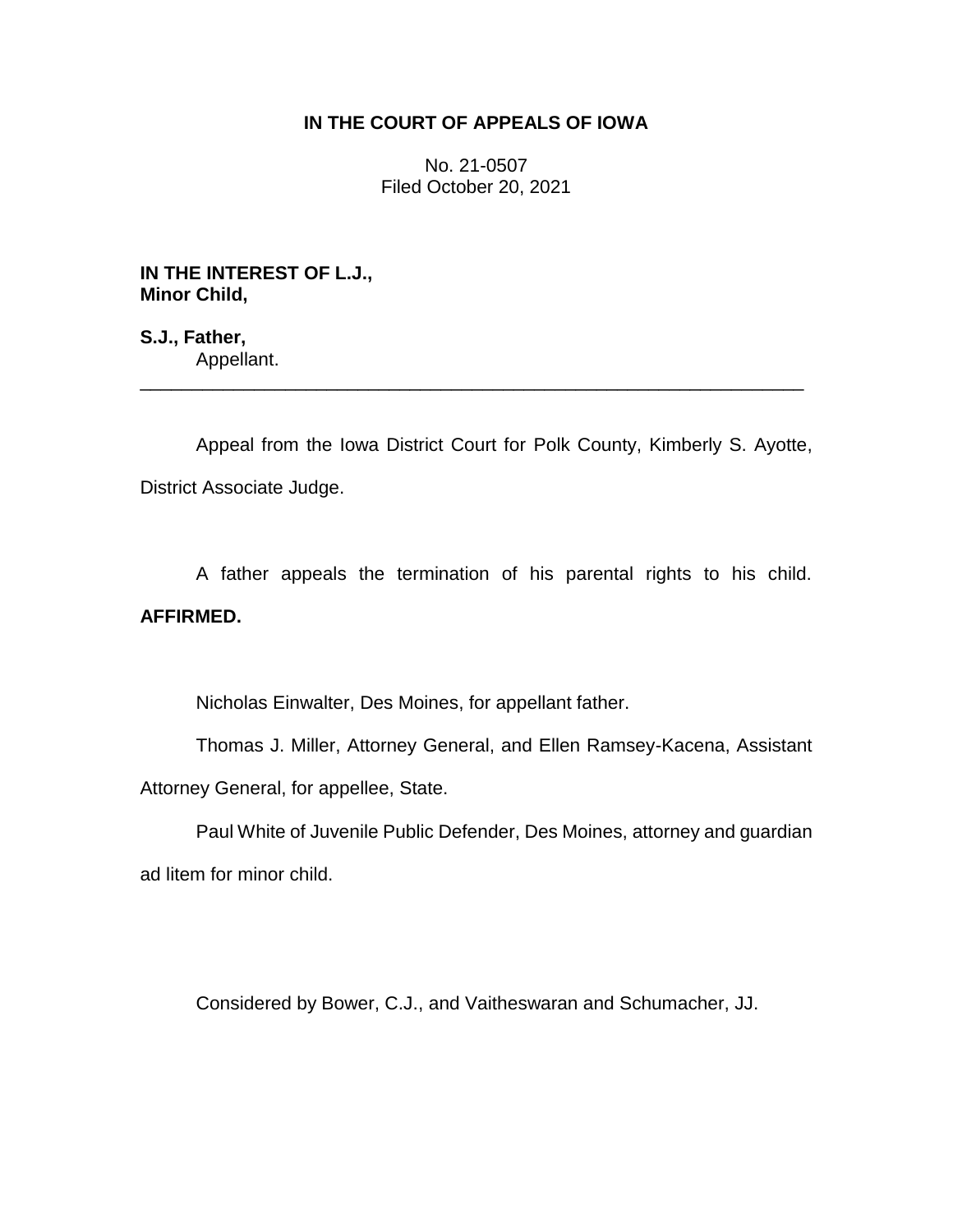## **VAITHESWARAN, Judge.**

A father appeals the termination of his parental rights to his child, born in 2020. He argues (1) the State failed to prove two of the three grounds for termination cited by the district court; (2) termination was not in the child's best interests; and (3) the court should have granted an exception to termination.

The district court terminated the father's parental rights pursuant to Iowa Code section 232.116(1)(b) (2021) (abandonment), (e) (lack of significant and meaningful contact), and (h) (child cannot be returned to parental custody). The father only challenges the evidence supporting the first two grounds. Accordingly, we may affirm on the unchallenged ground. *See In re P*.*L*., 778 N.W.2d 33, 40 (Iowa 2010) (finding it unnecessary to discuss the grounds for termination where the father did not challenge them); *In re S*.*R*., 600 N.W.2d 63, 64 (Iowa Ct. App. 1999) ("When the juvenile court terminates parental rights on more than one statutory ground, we need only find grounds to terminate under one of the sections cited by the juvenile court to affirm."). We elect to do so, but we believe it prudent to summarize the evidence supporting the district court's conclusion that the child could not be returned to the father's custody at the time of the termination hearing. *See* Iowa Code § 232.116(1)(h)(4).

The child's parents used methamphetamine. Following the child's birth, the mother left an inpatient treatment facility and resumed her methamphetamine use. The State applied to have the child removed from her care. The district court granted the application and later adjudicated the child in need of assistance.

The father was in jail for a large share of the period between removal and termination. When he was in the community, he used methamphetamine. At the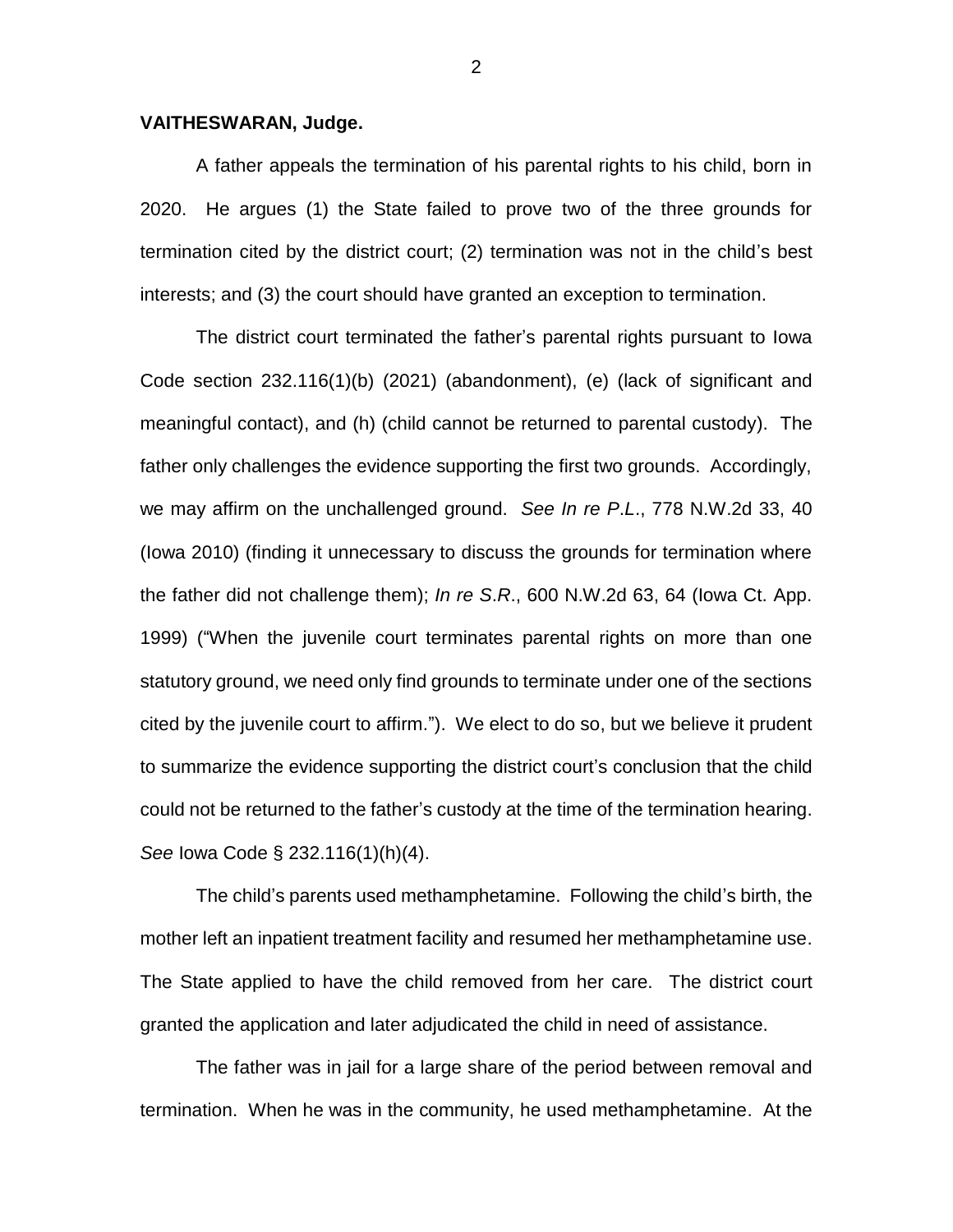termination hearing, he was asked when he last consumed the drug. He responded, "Hours prior to my arrest." His most recent arrest was just two months before the termination hearing. The father acknowledged he had a history of methamphetamine use and said he had not received any kind of treatment.<sup>1</sup>

The father further admitted he was in jail on pending criminal charges at the time of termination and admitted the child could not be placed in his care. His concession explains the absence of a challenge to termination under section 232.116(1)(h).

We turn to the father's contention that termination was not in the child's best interest. He relies on the district court's grant of "a six-month extension" to the mother "to continue to work towards reunification." In his view, placement with the mother "would be . . . appropriate." The father lacks standing to make this argument. *See In re K*.*R*., 737 N.W.2d 321, 323 (Iowa Ct. App. 2007) (stating the father "did not have standing to assert [an] argument on [the mother's] behalf in an effort to ultimately gain a benefit for himself, that is, the reversal of the termination of *his* parental rights"). But even if we could overlook that procedural hurdle, the father had many other hurdles to surmount before he could safely parent the child. In addition to his untreated substance abuse and his incarceration, he only minimally availed himself of the four weekly visits that were offered. When asked about his interactions, he estimated he saw the child at birth and five or six times after that. We conclude termination was in the child's best interests.

 $\overline{a}$ 

 $1$  The record suggests he received some outpatient services.